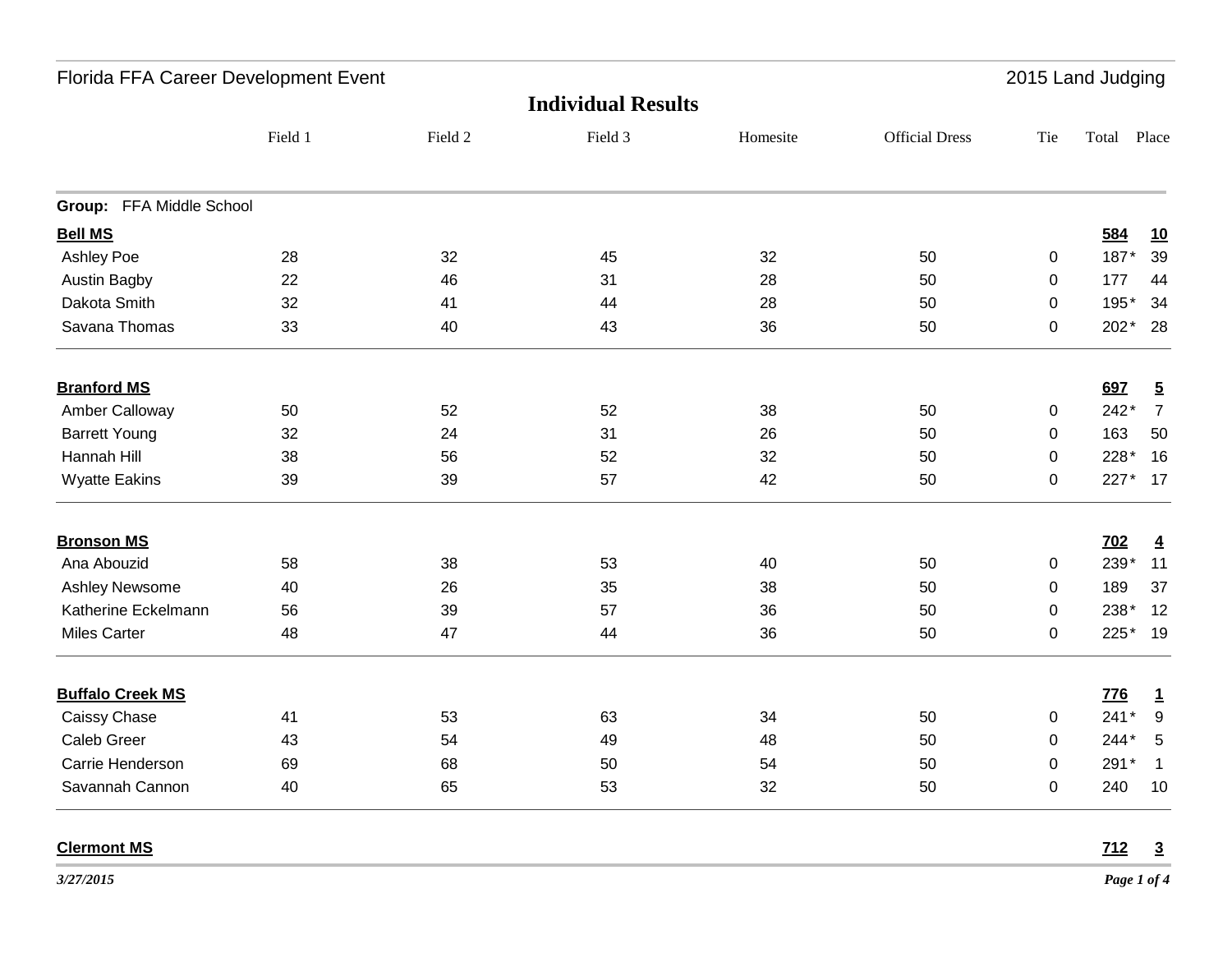| Florida FFA Career Development Event<br>2015 Land Judging |         |         |         |          |                       |             |             |                         |  |
|-----------------------------------------------------------|---------|---------|---------|----------|-----------------------|-------------|-------------|-------------------------|--|
| <b>Individual Results</b>                                 |         |         |         |          |                       |             |             |                         |  |
|                                                           | Field 1 | Field 2 | Field 3 | Homesite | <b>Official Dress</b> | Tie         | Total Place |                         |  |
| <b>Bradley Lockett</b>                                    | 47      | 35      | 30      | 46       | 50                    | $\mathbf 0$ | 208         | 25                      |  |
| Camryn Russo                                              | 46      | 45      | 42      | 34       | 50                    | $\pmb{0}$   | $217*$      | 22                      |  |
| Parker Kruse                                              | 61      | 34      | 37      | 48       | 50                    | $\pmb{0}$   | 230*        | 15                      |  |
| Piper Cox                                                 | 59      | 44      | 56      | 56       | 50                    | $\mathbf 0$ | 265*        | $\overline{\mathbf{2}}$ |  |
| <b>Cottondale MS</b>                                      |         |         |         |          |                       |             | 631         | $\underline{8}$         |  |
| CJ Young                                                  | 43      | 45      | 62      | 34       | 50                    | $\pmb{0}$   | 234*        | 13                      |  |
| Dayton Melvin                                             | 29      | 33      | 45      | 40       | 50                    | $\mathbf 0$ | 197         | 33                      |  |
| Joey Jackson                                              | 33      | 31      | 38      | 46       | 50                    | 0           | 198*        | 32                      |  |
| Nathan Kelly                                              | 42      | 35      | 36      | 36       | 50                    | 0           | 199* 29     |                         |  |
| <b>Fort White MS</b>                                      |         |         |         |          |                       |             | 721         | $\overline{2}$          |  |
| <b>Andrew Faul</b>                                        | 33      | 55      | 56      | 54       | 50                    | $\mathbf 0$ | 248*        | $\overline{4}$          |  |
| <b>Emmett Philpot</b>                                     | 45      | 46      | 43      | 26       | 50                    | $\mathbf 0$ | 210         | 23                      |  |
| <b>Johnathan Stokes</b>                                   | 37      | 49      | 42      | 54       | 50                    | $\mathbf 0$ | 232*        | 14                      |  |
| Katiana Carr                                              | 48      | 62      | 43      | 38       | 50                    | 0           | $241*8$     |                         |  |
| <b>Glades Day MS</b>                                      |         |         |         |          |                       |             | 661         | $\overline{I}$          |  |
| <b>Chase Dixon</b>                                        | 49      | 44      | 61      | 56       | 50                    | $\mathbf 0$ | 260*        | $\mathbf{3}$            |  |
| Kamryn Kennedy                                            | 37      | 37      | 37      | 38       | 50                    | $\mathbf 0$ | 199*        | 30                      |  |
| Kennedy DesRocher                                         | 46      | 32      | 42      | 32       | 50                    | $\mathbf 0$ | 202*        | 27                      |  |
| Rett Lohmann                                              | 41      | 32      | 39      | 28       | 50                    | $\mathsf 0$ | 190         | 36                      |  |
| Jay MS                                                    |         |         |         |          |                       |             | 692         | $6\overline{6}$         |  |
| Ally Ashworth                                             | 64      | 40      | 45      | 44       | 50                    | $\pmb{0}$   | $243*$      | $6\phantom{1}6$         |  |
| Destiny Hawthorne                                         | 48      | 34      | 43      | 46       | 50                    | $\pmb{0}$   | 221         | 21                      |  |
|                                                           |         |         |         |          |                       |             |             |                         |  |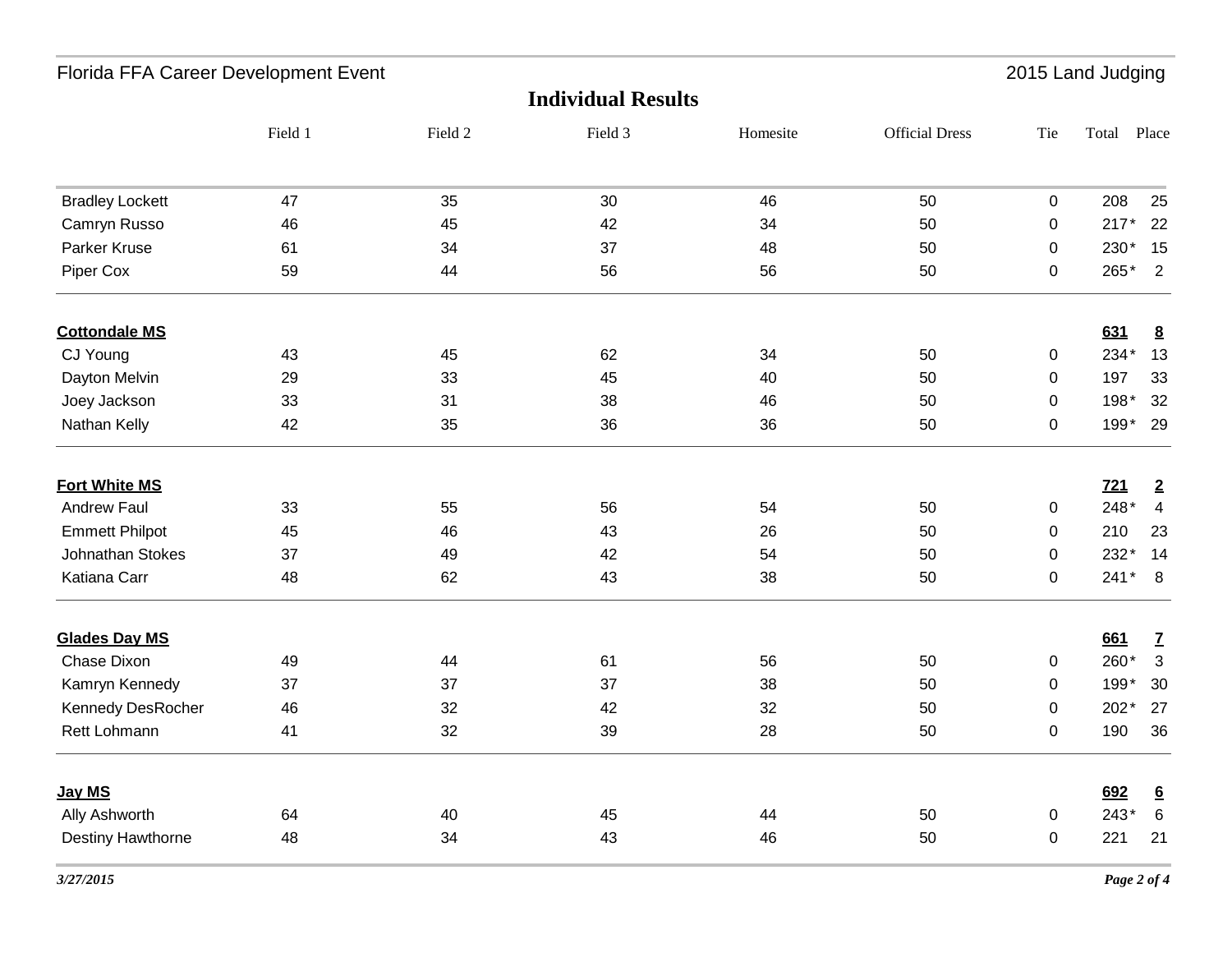| Florida FFA Career Development Event |         |         |         |          |                       | 2015 Land Judging |             |           |
|--------------------------------------|---------|---------|---------|----------|-----------------------|-------------------|-------------|-----------|
| <b>Individual Results</b>            |         |         |         |          |                       |                   |             |           |
|                                      | Field 1 | Field 2 | Field 3 | Homesite | <b>Official Dress</b> | Tie               | Total Place |           |
| Logan Cooley                         | 48      | 42      | 44      | 40       | 50                    | $\pmb{0}$         | 224*        | 20        |
| <b>Travis Godwin</b>                 | 43      | 34      | 36      | 62       | 50                    | $\pmb{0}$         | 225*        | 18        |
| <b>Kathleen MS</b>                   |         |         |         |          |                       |                   | 512         | <u>13</u> |
| Katelyn Atkinson                     | 34      | 38      | 35      | 24       | 50                    | 0                 | $181*$      | 41        |
| <b>Skybree Clements</b>              | 32      | 26      | 30      | 20       | 50                    | 0                 | $158*$      | 51        |
| <b>Taylor Brown</b>                  | 34      | 20      | 32      | 16       | 50                    | 0                 | 152         | 52        |
| <b>Taylor Joyner</b>                 | 37      | 28      | 40      | 18       | 50                    | $\pmb{0}$         |             | 173* 45   |
| <b>Madison Central MS</b>            |         |         |         |          |                       |                   | 554         | 12        |
| <b>Emmolyn Terry</b>                 | 35      | 36      | 32      | 24       | 50                    | 0                 | $177*$      | 43        |
| Joycelynn Ford                       | 31      | 33      | 34      | 22       | 50                    | $\pmb{0}$         | 170*        | 47        |
| Shane Green                          | 37      | 41      | 49      | 30       | 50                    | $\pmb{0}$         |             | 207* 26   |
| <b>Okeechobee Yearling MS</b>        |         |         |         |          |                       |                   | 595         | 9         |
| <b>Ashley Bowers</b>                 | 39      | 24      | 45      | 28       | 50                    | 0                 | 186*        | 40        |
| Cera Elliott                         | 31      | 34      | 46      | 38       | 50                    | $\pmb{0}$         | 199*        | 31        |
| Kendall Harrison                     | 32      | 35      | 53      | 40       | 50                    | $\pmb{0}$         |             | 210* 24   |
| <b>Piedmont Lakes MS</b>             |         |         |         |          |                       |                   | 558         | 11        |
| <b>Jared Rogers</b>                  | 28      | 29      | 45      | 14       | 50                    | $\pmb{0}$         | 166         | 48        |
| John Rassel                          | 41      | 40      | 37      | 12       | 50                    | 0                 | 180*        | 42        |
| Narreshia Norton                     | 45      | 31      | 47      | 14       | 50                    | 0                 | 187*        | 38        |
| Spencer White                        | 45      | 33      | 37      | 26       | 50                    | $\pmb{0}$         | $191*$      | 35        |
| <b>Wildwood MS</b>                   |         |         |         |          |                       |                   | 339         | 14        |